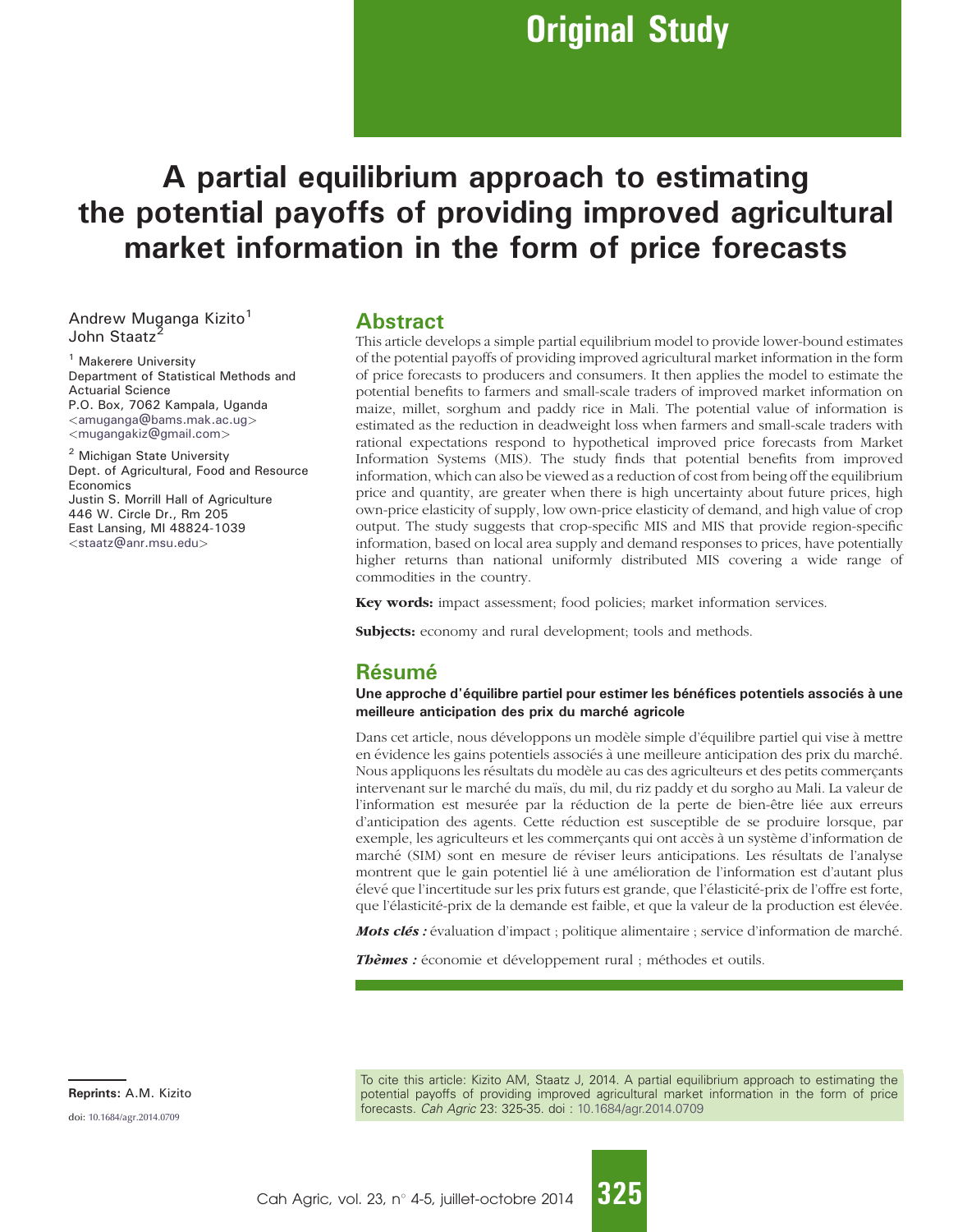Using a partial equilibrium model, this article analyses the potential payoffs of providing improved agricultural market information in the form of price forecasts on farmer and trader welfare. Presently, there is debate among market information systems (MIS) practitioners and donors on how: i) agricultural market information provided by the MIS can be improved to meet more and existing stakeholders' needs; and ii) how the potential benefits from investing in the provision of improved agricultural market information by MIS can be measured ([Tollens, 2006; CIRAD, UMR MOISA,](#page-10-0) [2010\)](#page-10-0). This article contributes to efforts aimed at providing relevant analysis tools to measure the potential benefit of providing improved agricultural market information in the form of price forecasts from a MIS, in order to improve the well-being of farmers, small scale traders, and consumers in developing countries.

In this article, Hayami and Peterson's production adjustment model is modified to provide a partial equilibrium model based on price forecasts rather than quantity forecasts ([Hayami](#page-10-0) [and Peterson, 1972\)](#page-10-0). This article assumes that producers and consumers with rational expectation adjust their production and consumption decisions in response to new information in the form of price forecasts from the MIS [\(Grossman, 1981\)](#page-10-0). The model is based on a simple economic concept, the partial equilibrium model, which many policy and decisionmakers in developing countries, who may not be familiar with advanced analytical methods, can readily understand. The model is also parsimonious in its data requirements, giving it an advantage in developing countries where MIS mainly collect and report only commodity prices. The functioning of the model, its assumptions, and shortcomings are given in detail in the next main section below.

The theoretical approach of this article differs from that used by many recent studies that examine the role of access to information and availability of information and communication technologies, notably cell phones, on welfare in terms of: (i) potential efficiency gains (largely through improved arbitrage, reduction in asymmetric information, or reduction in

transaction costs); and ii) welfare transfers among agents in the supply chain (mostly through market power, reduction in waste, and improved bargaining between farmers and traders or attainment of ''fairer'' markets) [\(Shahidur, 2004; Jensen, 2007; Aker,](#page-10-0) [2008; Svensson and Yanagizawa, 2009;](#page-10-0) [Aker, 2010; Aker and Mbiti, 2010;](#page-10-0) [Goyal, 2010; Jensen, 2010; Svensson](#page-10-0) [and Drott, 2010](#page-10-0)).

The benefits estimated are lowerbound for at least two reasons. First, they represent only those benefits accruing to actors from being closer to the equilibrium output and price of a competitive market, but do not include any longer-term benefits that may derive from improved market policies made possible by improved market information. Second, the model does not assign any social value to redistribution of income among buyers and sellers as the result of improved market information; consistent with the approaches of social surplus analysis, the marginal value of a unit of income is assumed equal across all actors. In interpreting the results of any such effort to calculate returns to investment in market information, one needs to keep in mind that there are complementarities between provision of market information and other government reforms. In Mali, MIS activities supplemented market reforms that included redefinition of the role of the state cereal marketing board to focus on maintaining a national security stock and facilitating the role of the private trade, which led to increased private sector participation in trade within Mali and between neighbouring countries (Dembélé and Staatz, 1999; Dembélé et al.[, 2003\)](#page-9-0). Such programs led to increases in production and farm household incomes. Such complementarities can potentially lead to attribution problems. One way of dealing with this would be to jointly measure the benefits and costs of complementary programs.

The rest of the article is organised as follows. In the next section, the model is applied to measure the value of returns to access of improved information in the form of more accurate price forecasts in the Malian cereal production sector. In the section that follows, the results are presented from the application of the model with accompanying sensitivity analysis, and in the last section, conclusions and implications of the findings for the design of future MIS are provided.

## The partial equilibrium model with price forecasts

In this partial equilibrium model, the rationale is based on the fact that the MIS supplies improved information in terms of better price forecasts to farmers and small-scale traders via urban and rural radios, newspapers, emails, television, word of mouth, and meetings. The benefits of access to improved information are modelled as the reduction of social welfare loss due to better price forecast (reduction in forecasting errors) from the MIS. An alternative way of looking at this is to measure the benefit of access to improved information as the reduction in the cost of being off the equilibrium price and quantity. The model presented here assumes a closed economy with no international trade. In reality, some agricultural crops are exported from Mali. For landlocked countries like Mali facing high transport and transaction costs, most bulky commodities such as cereals are only semitradables, thus the general conclusions from a closed-economy model, such as this one, should be similar in terms of the general direction, if not the magnitude. Another assumption is that producers form rational expectations about quantity demanded when given future prices, and adjust their production outputs based on new information. Another assumption in the model is that the quantities produced are based on anticipated price changes and incentives. This, however, may not always be the case in Mali because many farmers are subsistence producers who produce for own consumption and only sell surplus output. Moreover, there are several other non-price factors that affect production decisions such as poor rainfall, poor capital, level of stocks, infrastructure development (e.g., irrigation and storage facilities), and government policies (e.g., import and export regulations, land restrictions, production quarters, and taxes). To the extent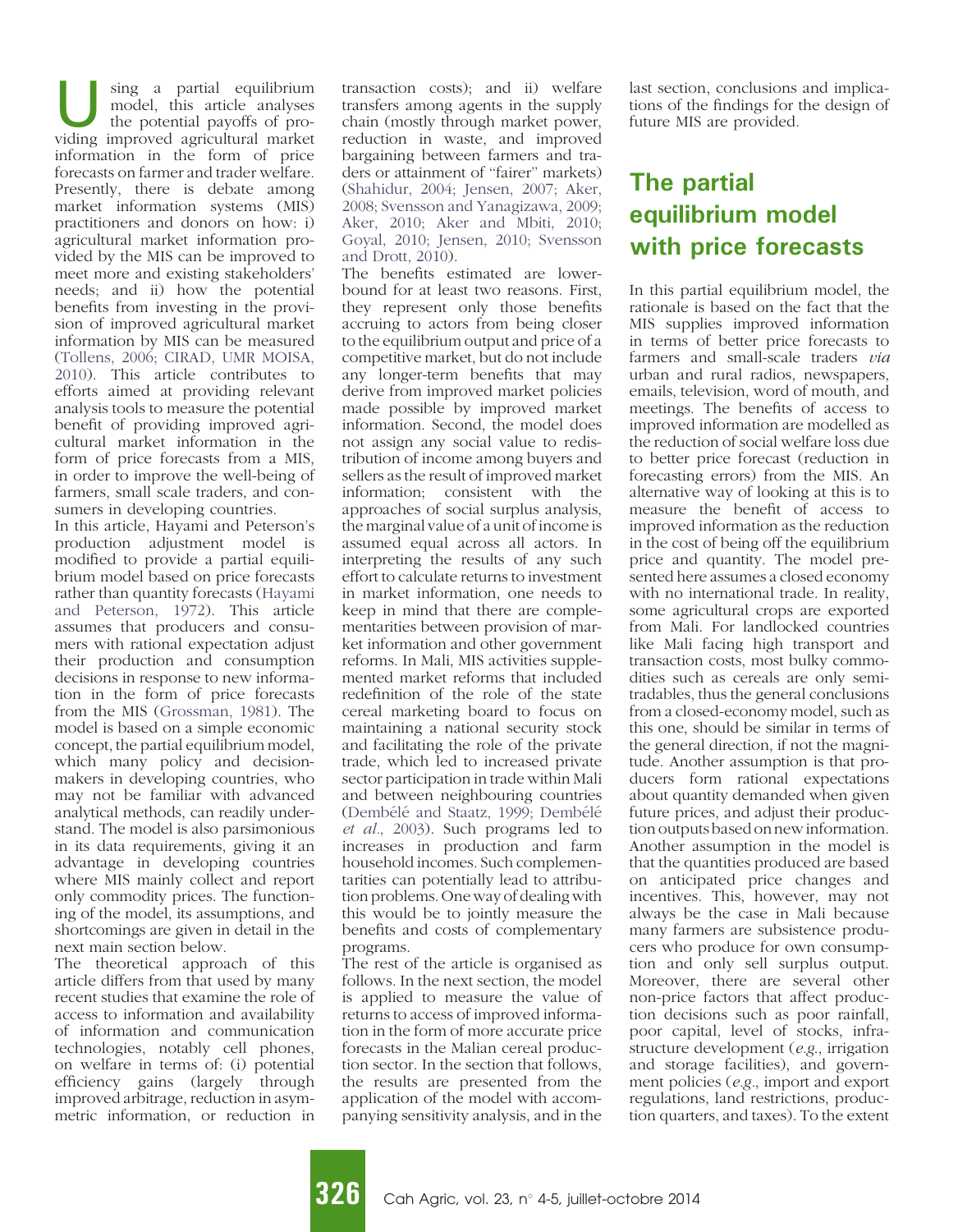<span id="page-2-0"></span>that other non-price factors that affect production other than anticipated price incentives are controlled for in the model through the elasticities of supply, this implies that this model may be most applicable to crops such as irrigated rice in Mali, which has a more commercial orientation.

The model is developed assuming a single homogenous commodity, but at the estimation stage, it is replicated to cover four separate commodities that are sold on the market. Another assumption is that users of market information have some capacity to use reported forecasts to make not only production strategies such as how much to grow, but also post-harvest marketing strategies such as when to sell or store (temporal arbitrage) and where to sell (spatial arbitrage)<sup>1</sup>. In the model, it is assumed that the farmers are the producers and the merchants (small-scale traders) are the consumers. In reality, both farmers and small-scale traders will take on the role of producer and consumers, interchangeably. These assumptions can significantly influence the nature of the results. Thus, the variables used in the analysis are conservative as much as possible, such that the estimates reflect the ''lower bound'' of social welfare loss due to price forecasting errors.

The graphical form of the partial equilibrium model is given in figure 1. The model uses linear demand and supply curves, and assumes that farmers adjust their production along an upwardsloping supply curve (S). Price P and quantity Q would be the theoretical competitive equilibrium if there were no market imperfections such as lack of complete and symmetric information, the presence of externalities, or transaction costs. At this point, there would be no deadweight loss and thus no welfare loss (i.e., the cost of being off the equilibrium price and quantity is zero). The analysis in the model is based on price forecasts that are below the competitive equilibrium price. Supposing that the MIS forecasts a

higher price P in the next period below the equilibrium price P, and



$$
L = \frac{1}{2} \Delta Q(\Delta P + \Delta P_2) = \frac{1}{2} e_p^2 P Q \left( \frac{E_s^2}{E_d} + E_s \right)
$$

Figure 1. Price adjustment model.

Figure 1. Modèle d'ajustement des prix.

assuming that producers adopt the forecast, then the production strategy of the producers would be to produce less quantity  $Q_s$ . At quantity  $Q_s$ , consumers pay  $\overline{P}_c$ , leading to a loss in welfare to society, equal to (ABC).

 $\frac{1}{1}$  The degree to which actors can respond to the quantity of the commodity produced. price information is captured in the model in the supply and demand elacticities which, as shown below, emerge as important parameters in the model.

Terms of equation 1: P = producer price of the commodity;  $\hat{p}$  = forecast producer price of the commodity; Q = the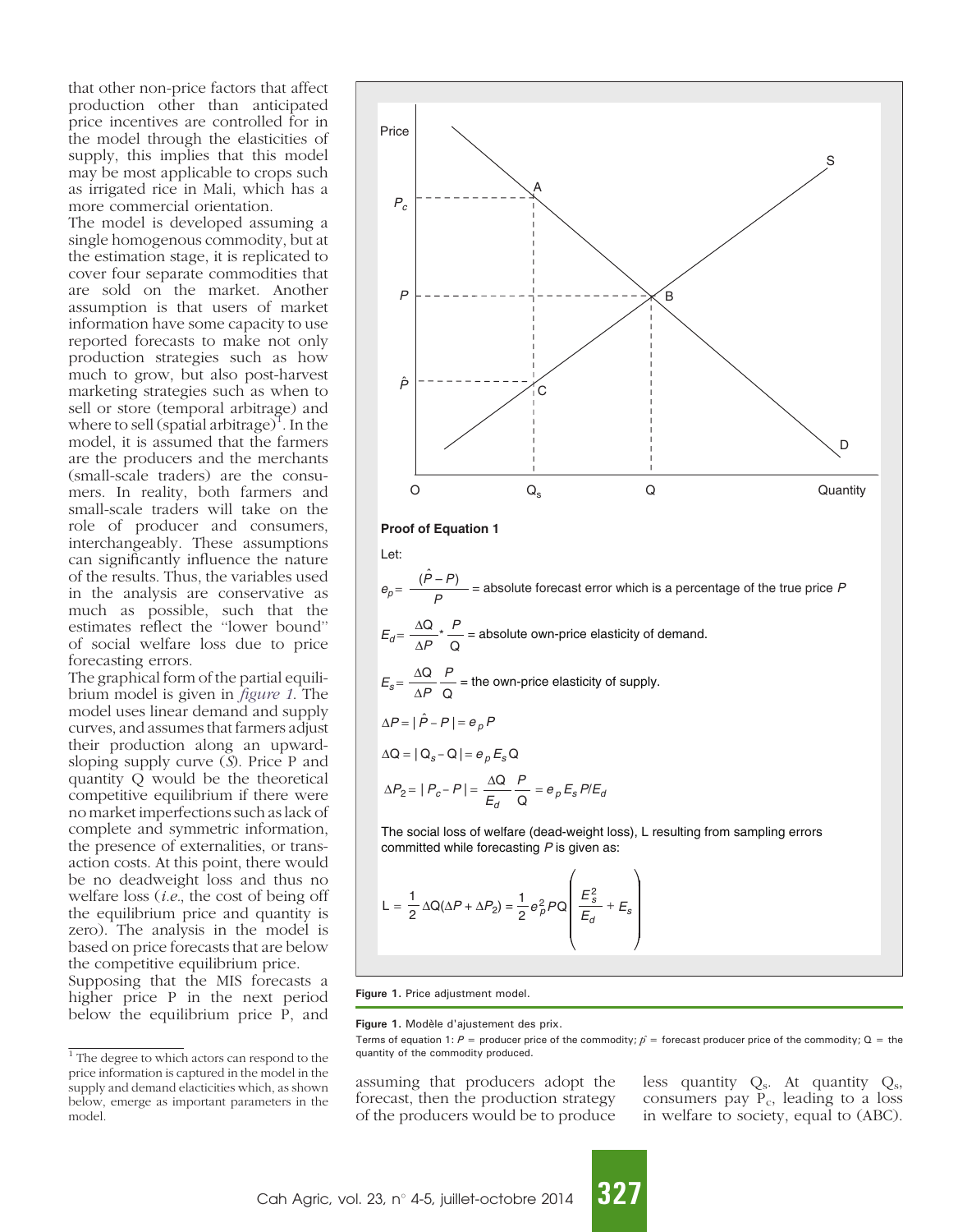The social loss of welfare (deadweight loss), L, resulting from sampling errors committed while forecasting  $P$  is given as:

$$
L = \frac{1}{2} e_p^2 P Q \left( \frac{E_s^2}{E_d} + E_s \right) \tag{1}
$$

The proof of *equation 1* is included in [figure 1](#page-2-0). The comparative statics below show how the social loss of welfare changes with a change of each variable in the model.

## Factors affecting the impact of improved market information on farmer and trader welfare

#### Price forecast error

Holding other variables constant, the social welfare loss increases when there is higher previous uncertainty regarding the true future price,  $i.e.$ when the price forecast error, (ep), becomes large. That is:

$$
\frac{\partial L}{\partial e_p} = e_p P Q \left( \frac{E_s^2}{E_d} + E_s \right) > 0 \quad (2)
$$

The intuition is that when farmers receive very low price forecasts for the next period, they will respond by producing very low output, which will lead to a large deadweight loss resulting from an excess demand in the closed economy. When the price forecast is far above the actual price level, but less than the equilibrium price, farmers produce more, leading to a smaller deadweight loss to society. The welfare loss tends to zero as the forecasts become perfect (i.e.,  $L \rightarrow 0$  ase  $p \rightarrow 0$ ).

#### Low own-price elasticity of demand

Holding other variables constant, the welfare loss declines as the absolute own-price elasticity of demand increases (becomes less negative; i.e., less elastic).

$$
\frac{\partial \mathcal{L}}{\partial E_d} = -\frac{1}{2} e_p^2 P Q \left( \frac{E_s^2}{E_d^2} \right) < 0 \tag{3}
$$

The intuition is that, by holding other factors constant, when the production decisions of the producers respond to price forecasts, but the consumption decisions (quantity demanded) do not, there is a misallocation of resources because consumers want a relatively fixed amount of production, but production is varying due to ''mistaken'' price forecasts. The presence of elasticities in the model accounts for other factors that affect the demand and supply of commodities other than its price and quantity produced. These may include climatic change, income, prices and quantities of substitutes and complements, and government policies such as regional trade regulations, land restrictions, production quarters, and taxes. Changes in these factors can affect the responsiveness of quantity demanded and supplied to prices even when prices and quantities are held constant.

#### High own-price elasticity of supply

Holding other variables constant, the welfare loss increase as the own-price elasticity of supply increases (becomes more positive; i.e., more elastic).

$$
\frac{\partial L}{\partial E_s} = \frac{1}{2} e_p^2 P Q \left( \frac{2E_s}{E_d} + 1 \right) > 0 \quad (4)
$$

The intuition is that a poor price forecast would induce a relatively large shift in production, implying a relatively large misallocation of resources. For example, if the MIS predicted a large reduction in nextseason price (i.e., a large forecast error), farmers would respond by over-proportionately reducing the quantity produced in the next season. In the absence of imports, the reduction in quantity produced would lead to a higher loss in social welfare to both producers and consumers.

#### Large value of farm production

The larger the value of production (PQ) involved, the larger the potential misallocation of resources that can result from a poor forecast. The value of production is the product of two factors: the physical volume (Q) of the product entering the market and the per-unit value (P). This means that even if the per-unit value of a product is low (e.g., for some cereals), if there

is a large volume entering the market, then the cost to society of being off the equilibrium price and quantity, due a poor forecast price with respect to this crop, can be high. Similarly, even if a crop has a high unit value, if little is produced, then poor market information (or a poor forecast) may not lead to a higher cost to society as a whole from being off the equilibrium price and quantity, although the loss to the few individual producers involved in market production can be high.

## Application and results from the partial equilibrium model

The model uses producer price data for four major cereals (millet, maize, sorghum, and rice), released by the Agricultural Market Watch (OMA<sup>2</sup>) in Mali and hypothetical price forecasts. Millet, maize, sorghum, and rice are selected because they account for more than 85% of the cereal calories in Mali (Dembélé and Staatz., 1999). The results are summarised in [table 1](#page-4-0) for 2002. Part 1 of [table 1](#page-4-0) provides elasticities of demand and supply. The demand elasticities are taken from a study by Camara and the crop yield elasticities, with respect to own-crop prices for the sub-Saharan region estimated by IFPRI, are used as the proxy for the elasticity of supply for the cereals crops [\(Rosegrant](#page-10-0) et al., [2001; Camara, 2004](#page-10-0)).

Part 2 of [table 1](#page-4-0) contains production and producer price data for 2002, and value of farm production in USD. Production data was obtained from FAOSTAT data (http://faostat.fao.org/). For example, the value of farm production is estimated to be \$38 million for maize, \$105 million for millet, \$130 million for paddy rice, and \$80 million for sorghum.

#### Loss of social welfare

The loss of welfare to society resulting from price forecast errors is computed

 $2$  OMA - Observatoire du marché agricole - by its French acronym.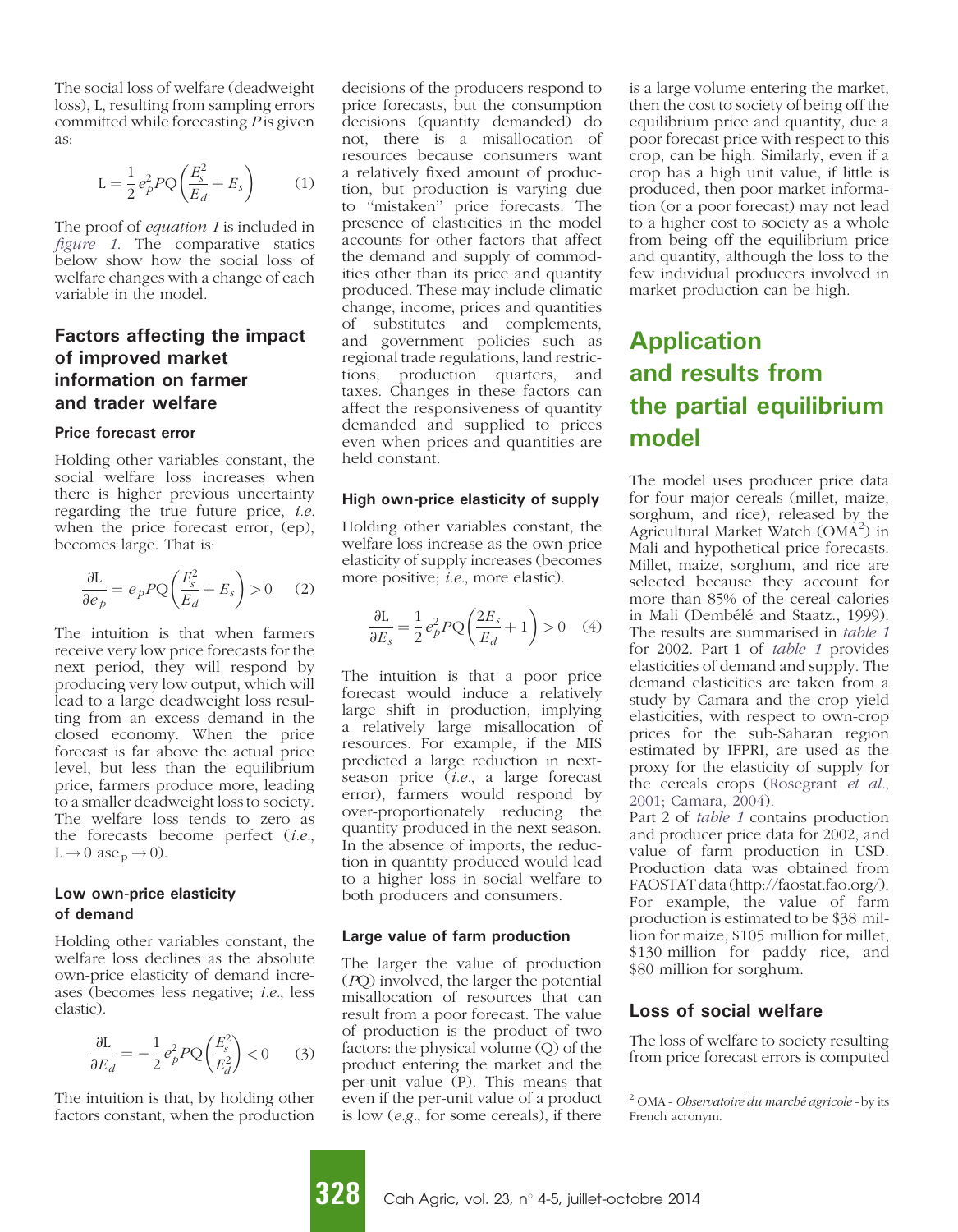## <span id="page-4-0"></span>Table 1. Estimates of social returns from access to improved market information

| Part 1: Elasticities of demand and supply                                            |          |           |                   |           |           |
|--------------------------------------------------------------------------------------|----------|-----------|-------------------|-----------|-----------|
|                                                                                      | 2002     |           |                   |           |           |
| <b>Elasticities</b>                                                                  | Maize    | Millet    | Rice, Paddy       | Sorghum   |           |
| Elasticity of demand                                                                 | $-1.968$ | $-0.691$  | $-0.767$          | $-0.691$  |           |
| Elasticity of supply                                                                 | 0.17     | 0.14      | 0.18              | 0.14      |           |
| Part 2: Production, prices and value of farm production, 2002                        |          |           |                   |           |           |
| Crop production and prices                                                           | Maize    | Millet    | <b>Rice Paddy</b> | Sorghum   |           |
| Production (MT)                                                                      | 363,629  | 795,146   | 710,446           | 641,695   |           |
| Price CFA (CFAF/MT)                                                                  | 72,200   | 92,100    | 127,600           | 87,000    |           |
| Value of farm production (1,000,000,000 CFAF)                                        | 26.25    | 73.23     | 90.65             | 55.82     |           |
| Value of farm production (1,000,000 USD)*                                            | 37.66    | 105.07    | 130.06            | 80.09     |           |
| Part 3: Social loss corresponding to percentage of forecasting error in USD for 2002 |          |           |                   |           |           |
| Hypothetical price forecast error (in %)                                             | Maize    | Millet    | Rice, Paddy       | Sorghum   | Total     |
| High (40)                                                                            | 556,533  | 1,415,210 | 2,312,450         | 1,078,853 | 5,363,046 |
| 35                                                                                   | 426,095  | 1,083,520 | 1,770,469         | 825,997   | 4,106,082 |
| 30                                                                                   | 313,050  | 796,056   | 1,300,753         | 606,855   | 3,016,713 |
| 25                                                                                   | 217,396  | 552,816   | 903,301           | 421,427   | 2,094,940 |
| 20                                                                                   | 139,133  | 353,803   | 578,112           | 269,713   | 1,340,761 |
| 15                                                                                   | 78,262   | 199,014   | 325,188           | 151,714   | 754,178   |
| 10                                                                                   | 34,783   | 88,451    | 144,528           | 67,428    | 335,190   |
| 5                                                                                    | 8,696    | 22,113    | 36,132            | 16,857    | 83,798    |
| 0                                                                                    | 0        | 0         | 0                 | 0         | $\circ$   |
| Part 4: Marginal social returns from reduction of price forecasting error in USD     |          |           |                   |           |           |
| Price forecast error of (in %)                                                       | Maize    | Millet    | Rice, Paddy       | Sorghum   | Total     |
| 40 to 35                                                                             | 130,437  | 331,690   | 541,980           | 252,856   | 1,256,964 |
| 35 to 30                                                                             | 113,046  | 287,465   | 469,716           | 219,142   | 1,089,369 |
| 30 to 25                                                                             | 95,654   | 243,239   | 397,452           | 185,428   | 921,774   |
| 25 to 20                                                                             | 78,262   | 199,014   | 325,188           | 151,714   | 754,178   |
| 20 to 15                                                                             | 60,871   | 154,789   | 252,924           | 118,000   | 586,583   |
| 15 to 10                                                                             | 43,479   | 110,563   | 180,660           | 84,285    | 418,988   |
| 10 to 5                                                                              | 26,087   | 66,338    | 108,396           | 50,571    | 251,393   |
| 5 to 0                                                                               | 8,696    | 22,113    | 36,132            | 16,857    | 83,798    |
|                                                                                      |          |           |                   |           |           |

Tableau 1. Estimation des bénéfices de l'accès à une meilleure information de marché.

\* 2002 Exchange rate 1 USD=696.99 CFA. Source: CIA World Fact Book.

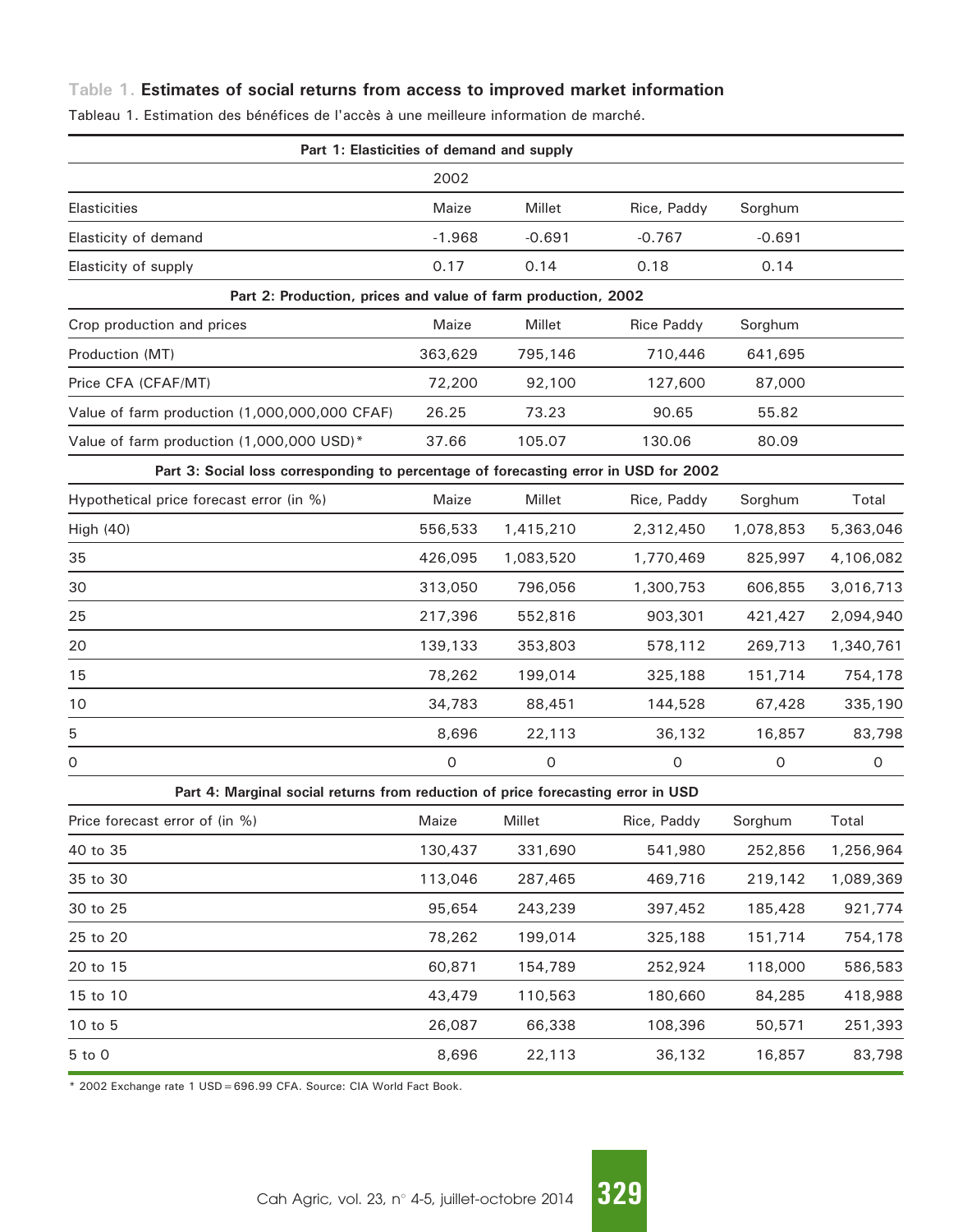<span id="page-5-0"></span>

Figure 2. Social welfare loss and marginal social returns associated with reduction in forecast errors for maize, millet, paddy rice, and sorghum in Mali, 2002.

Figure 2. Perte de bien-être social et bénéfices liés à une réduction des erreurs de prévision des prix du maïs, du mil, du sorgho et du riz paddy au Mali (pour l'année 2002).

A) Percentage of price forecasting error in 2002; B) Marginal social returns in US dollars from reduction of price forescasting errors for 2002.

in part 3 of [table 1](#page-4-0). The first column contains the absolute hypothetical price forecast errors in the range of zero to forty percent of the true observed prices. Nine discrete levels

of forecast errors are developed to show how loss in social welfare, or the cost of being off the equilibrium price and quantity, reduces with reduction in the price forecast error. Starting at 40%, the error is decreased in a discrete descending order in intervals of 5%, up to 0% error. An error of 40% would depict a bad forecast and an error of 0% a perfect forecast. For



Figure 3. Effect of an increase in elasticity of demand on loss in social welfare and marginal returns from access, and improved price forecasts for maize, millet, paddy rice, and sorghum in Mali, 2002.

Figure 3. Effet de l'augmentation de l'élasticité de la demande sur la perte de bien-être social et les bénéfices liés à une réduction des erreurs de prévision des prix du maïs, du mil, du sorgho et du riz paddy au Mali (pour l'année 2002).

A) Effect of an increase in elasticity of demand to loss in social welfare; B) Effect of an increase in elasticity of demand to marginal benefits from improved price forecasts.

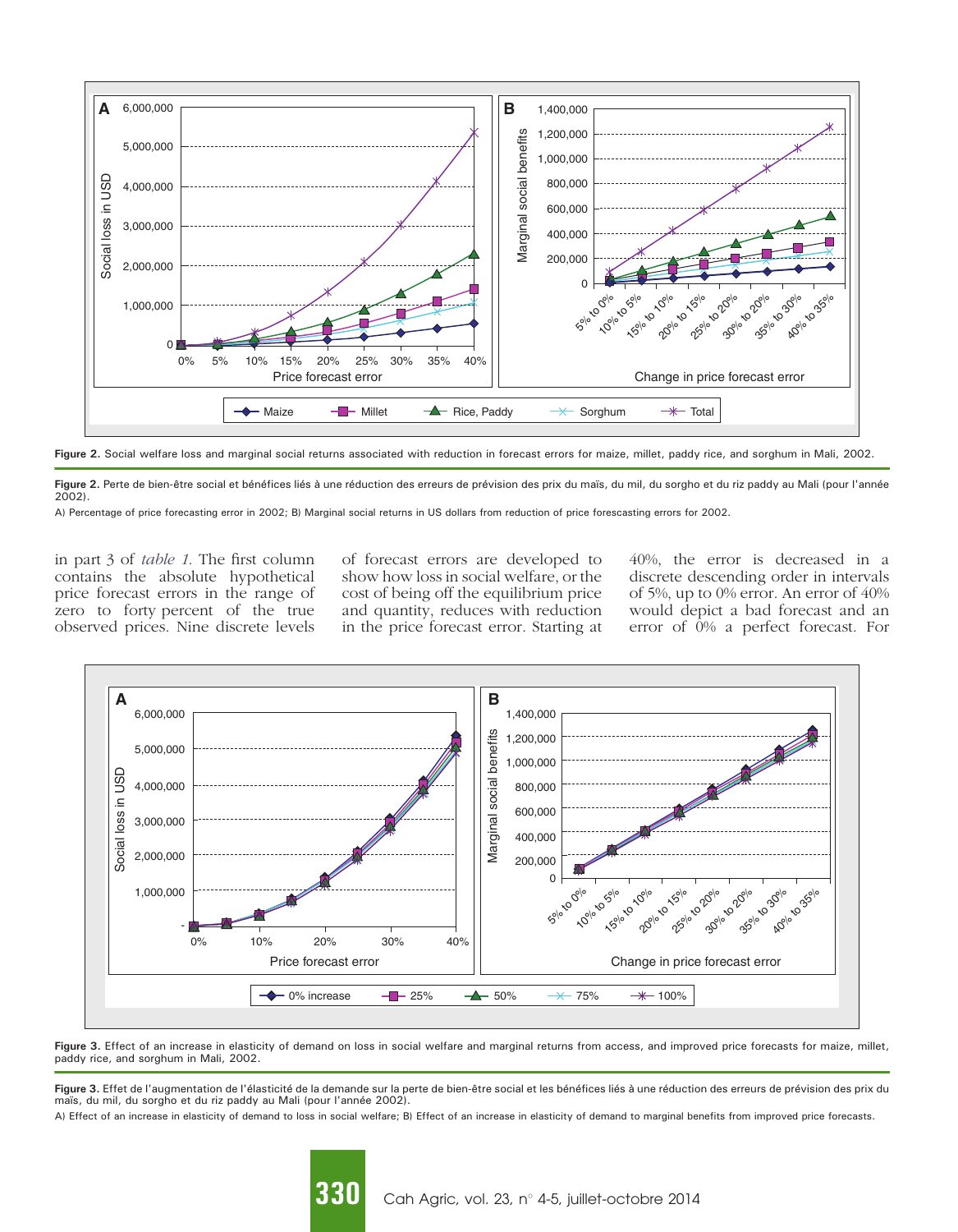### <span id="page-6-0"></span>Table 2. Sensitivity analysis of effect of an increase in elasticity of demand, loss in social welfare and marginal social returns, and access to improved price forecasts for maize, millet, paddy rice, and sorghum in Mali, 2002.

Tableau 2. Analyse de sensibilité de l'effet d'un accroissement de l'élasticité de la demande sur la perte de bien-être social et les bénéfices liés à l'accès à de meilleures prévisions des prix du maïs, du mil, du sorgho et du riz paddy au Mali (pour l'année 2002).

| Part 1: Sensitivity of loss in social welfare and increase in elasticity of demand |                                             |           |           |                          |           |  |  |
|------------------------------------------------------------------------------------|---------------------------------------------|-----------|-----------|--------------------------|-----------|--|--|
| Price forecast error (in %)                                                        | Percentage increase in elasticity of demand |           |           |                          |           |  |  |
|                                                                                    | 0% increase                                 | 25%       | 50%       | 75%                      | 100%      |  |  |
| 40                                                                                 | 5,363,046                                   | 5,182,252 | 5,061,723 | 4,975,631                | 4,911,062 |  |  |
| 35                                                                                 | 4,106,082                                   | 3,967,662 | 3,875,382 | 3,809,468                | 3,760,032 |  |  |
| 30                                                                                 | 3,016,713                                   | 2,915,017 | 2,847,219 | 2,798,793                | 2,762,472 |  |  |
| 25                                                                                 | 2,094,940                                   | 2,024,317 | 1,977,236 | 1,943,606                | 1,918,384 |  |  |
| 20                                                                                 | 1,340,761                                   | 1,295,563 | 1,265,431 | 1,243,908                | 1,227,766 |  |  |
| 15                                                                                 | 754,178                                     | 728,754   | 711,805   | 699,698                  | 690,618   |  |  |
| 10                                                                                 | 335,190                                     | 323,891   | 316,358   | 310,977                  | 306,941   |  |  |
| 5                                                                                  | 83,798                                      | 80,973    | 79,089    | 77,744                   | 76,735    |  |  |
| 0                                                                                  | $\qquad \qquad \blacksquare$                |           |           | $\overline{\phantom{a}}$ |           |  |  |

| Part 2: Sensitivity of marginal social returns and increase in elasticity of demand |  |  |  |
|-------------------------------------------------------------------------------------|--|--|--|
|                                                                                     |  |  |  |

|                                  | Percentage increase in elasticity of demand |           |           |           |           |  |
|----------------------------------|---------------------------------------------|-----------|-----------|-----------|-----------|--|
| Price forecast error from (in %) | 0% increase                                 | 25%       | 50%       | 75%       | 100%      |  |
| $5$ to $0$                       | 83,798                                      | 80,973    | 79,089    | 77,744    | 76,735    |  |
| 10 to 5                          | 251,393                                     | 242,918   | 237,268   | 233,233   | 230,206   |  |
| 15 to 10                         | 418,988                                     | 404,863   | 395,447   | 388,721   | 383,677   |  |
| 20 to 15                         | 586,583                                     | 566,809   | 553,626   | 544,210   | 537,147   |  |
| 25 to 20                         | 754,178                                     | 728,754   | 711,805   | 699,698   | 690,618   |  |
| 30 to 25                         | 921,774                                     | 890,700   | 869,984   | 855,187   | 844,089   |  |
| 35 to 30                         | 1,089,369                                   | 1,052,645 | 1,028,163 | 1,010,675 | 997,560   |  |
| 40 to 35                         | 1,256,964                                   | 1,214,590 | 1,186,341 | 1,166,164 | 1,151,030 |  |

example, in part 3, for sorghum, when the price forecast error is 40%, there are society losses of \$ 1.1 million, and if the forecasting error is reduced to 35%, there are society losses of \$0.8 million. When there is a perfect price forecast, meaning a 0% forecast error, then the loss in social welfare from future price uncertainty, holding other factors constant, is zero.

## Benefits of MIS through improved market information

Part 4 of [table 1](#page-4-0) shows the marginal social returns from reducing the price forecasting error. It shows how much society would save if the price forecasting error were reduced to different ranges between 40 and 0%. The model computes the reduction in the deadweight loss when farmers with rational expectations respond to improved price forecasts provided by MIS. For example, in part 4 of [table 1](#page-4-0), reducing the price forecast error for paddy rice in 2002 from 40 to 35% would save \$0.54 million of social welfare, while reducing the forecast error from 10 to 5% would save 0.11 million dollars worth in social welfare. For all the four

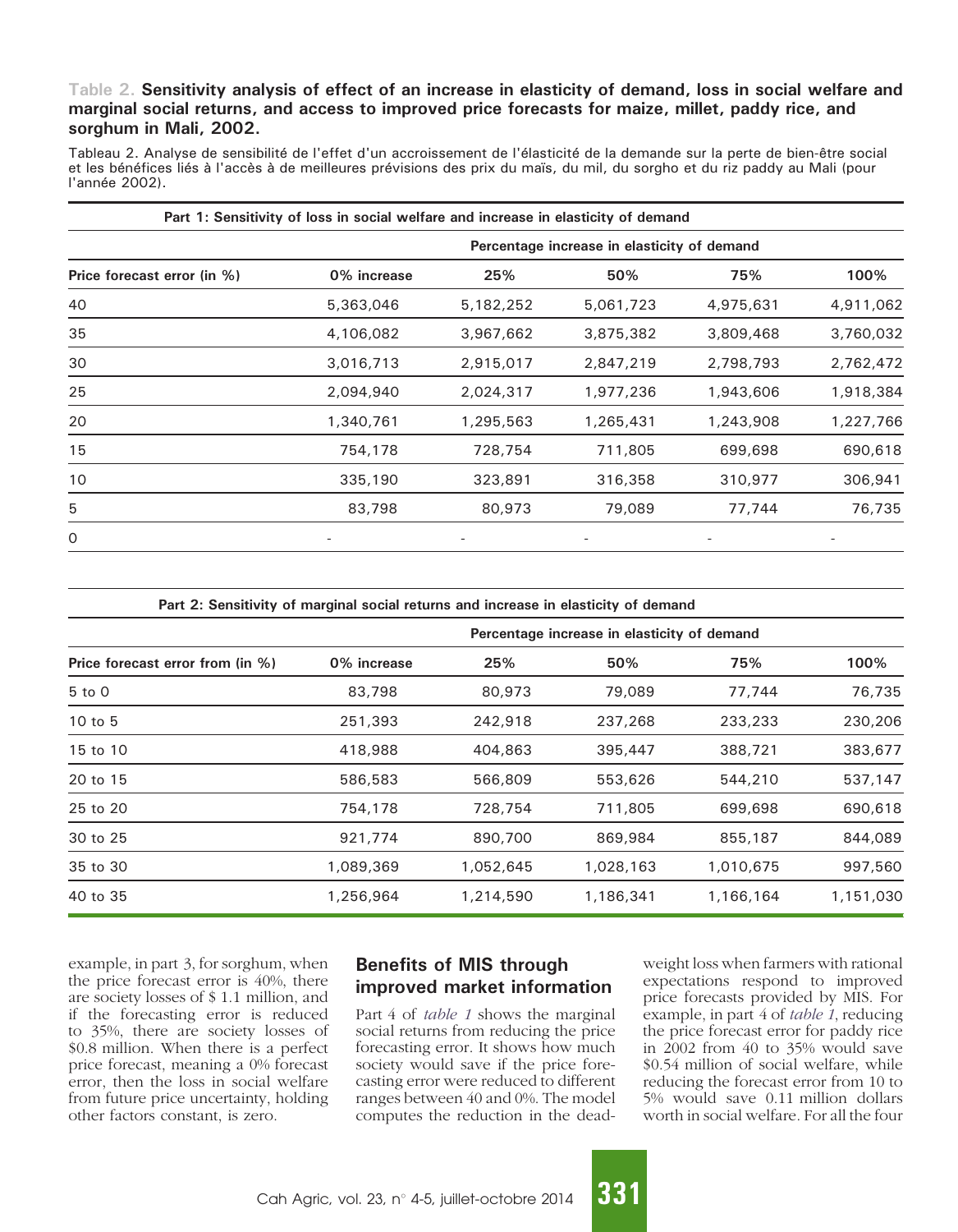<span id="page-7-0"></span>

Figure 4. Effect of a decrease in elasticity of supply on loss in social welfare and marginal returns from access and improved price forecasts for maize, millet, paddy rice, and sorghum in Mali, 2002.

Figure 4. Effet de l'augmentation de l'élasticité de l'offre sur la perte de bien-être social et les bénéfices liés à une réduction des erreurs de prévision des prix du maïs, du mil, du sorgho et du riz paddy au Mali (pour l'année 2002).

A) Effect of a decrease in elasticity of supply to loss in social welfare; B) Effect of decrease in elasticity of supply to marginal benefits from improved price forecasts.

cereal crops, reducing the price forecast error from 40 to 35% would save \$1.3 million in social welfare, while reducing the forecast error from 10 to 5% would save 0.25 million dollars worth in social welfare.

The above estimates are computed using a partial equilibrium model and the estimated benefits are for each individual crop. Aggregating the benefits makes the sum significant in comparison with the setup and running costs of MIS in developing countries. For instance, one of the assumptions in this model is that MIS forecast and disseminate information to farmers using mostly radio, television, newspapers, billboards, and word of mouth. Estimated costs of disseminating information by radio have been reported to be US\$120,000 per annum in Kenya, US \$20,000 per annum per language in Uganda, and US\$10,000 per annum in Tanzania [\(Shepherd, 2001\)](#page-10-0). In Uganda, the overall costs of setting up and running a localised micro information service, serving a population of about one million households growing maize and beans, was estimated to be US \$30,000 per annum. This study, conducted with more improved economic tools and using empirical parameters, indicates that the social benefits of providing improved information to

farmers and small-scale traders far outweigh the required investment costs.

In 2006, the cost of running the market information service in Mali was estimated at \$0.35 million per year. Given that this figure covers many crops and the whole country, and that the estimates in parts 3 and 4 of [table 1](#page-4-0) cover only four commodities, it is reasonable to state that the benefit of providing market information, which results in reducing price forecast errors within a 10 to  $15\%$  range (\$0.42 million), outweighs the costs of running the service. This argument can be made stronger given that this model does not capture all the benefits of providing improved MIS to farmers and smallscale traders.

As a caveat, these figures are obtained from a partial equilibrium model and therefore face an aggregation problem due to summing up the expected gains from better MIS forecasts, without taking care of the nature of complementary and supplementary relationships between the four commodities in the model. By summing up across all changes in social welfare from MIS, individual forecasts of each crop are unlikely to be the same when all crops faced the same poor forecast at the same time, because: i) the elasticity of supply of all cereals in the aggregate is likely to be less than that for any one cereal individually (as there is less room for inter-crop substitution in production if all cereals are affected at once). This would mean that the current summing up of all four separate crops would tend to overestimate the cost of poor forecasts of all grains in aggregate; ii) on the other hand, the price elasticity of demand for all grains in aggregate is likely to be lower than that for the grains individually, as there is less scope for substitution between grains and other foods as there is among grains. Thus, this would tend to underestimate the effect of a poor price forecast for all grains in the aggregate. Whether the aggregation error leads to an underestimate or an overestimate of the total cost of poor price forecasts for all grain crops at once, depends on the relative balance of these two effects and cannot be answered a priori.

## Sensitivity analysis of the benefits to forecast errors, demand, and supply elasticities

Sensitivity analysis was performed for 2002, but can be applied to any year.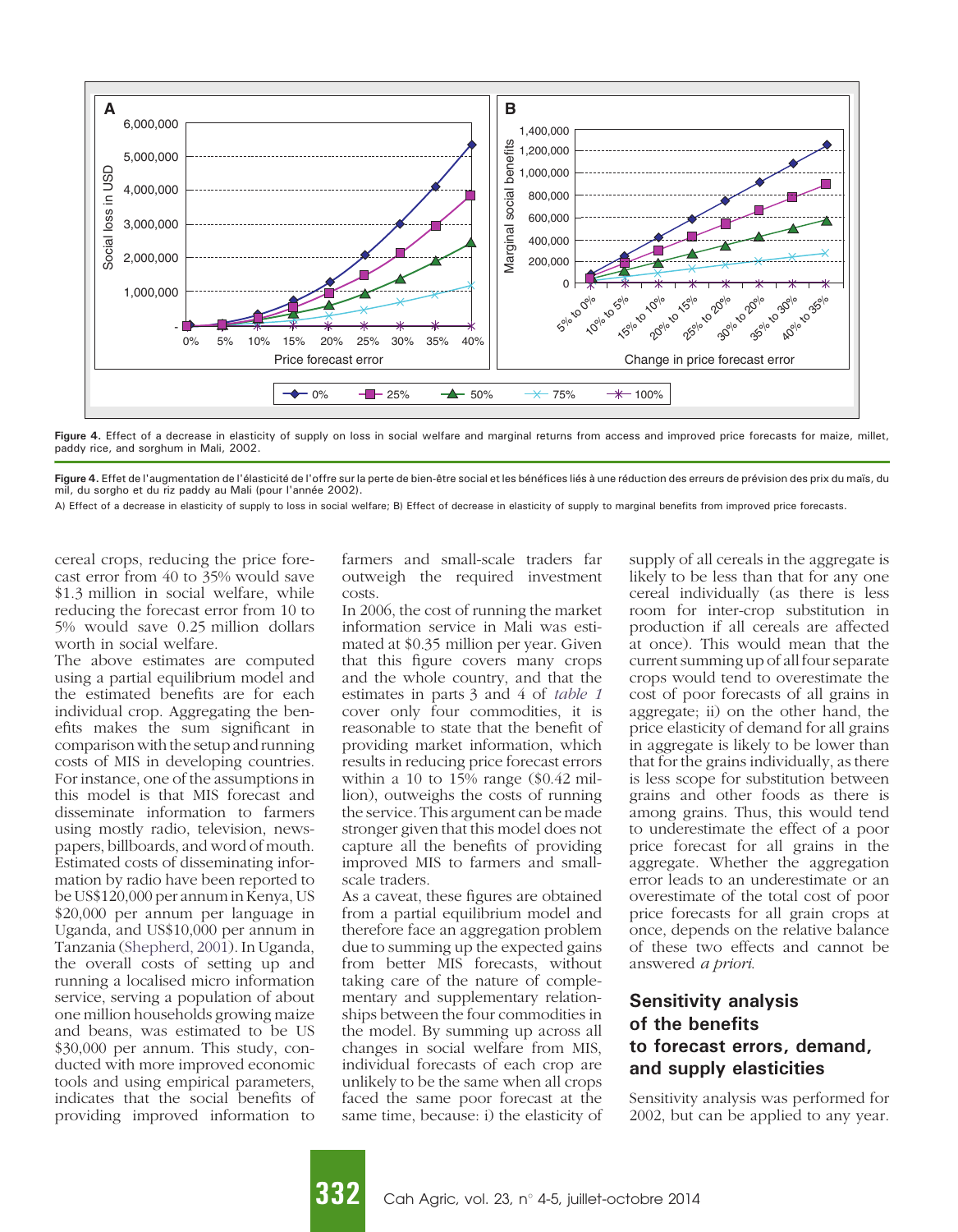### <span id="page-8-0"></span>Table 3. Sensitivity analysis of effect of a decrease in elasticity of supply, loss in social welfare and marginal social returns to access, and improved price forecasts for maize, millet, paddy rice, and sorghum in Mali, 2002.

Tableau 3. Analyse de sensibilité de l'effet d'un accroissement de l'élasticité de l'offre sur la perte de bien-être social et les bénéfices liés à l'accès à de meilleures prévisions des prix du maïs, du mil, du sorgho et du riz paddy au Mali (pour l'année 2002).

|                 | Part 1: Sensitivity of loss in social welfare to decrease in elasticity of supply |                                             |           |           |      |  |  |  |
|-----------------|-----------------------------------------------------------------------------------|---------------------------------------------|-----------|-----------|------|--|--|--|
| Error (in $%$ ) |                                                                                   | Percentage decrease in elasticity of supply |           |           |      |  |  |  |
|                 | 0%                                                                                | 25%                                         | 50%       | 75%       | 100% |  |  |  |
| 40              | 5,363,046                                                                         | 3,852,791                                   | 2,455,531 | 1,171,268 |      |  |  |  |
| 35              | 4,106,082                                                                         | 2,949,793                                   | 1,880,016 | 896,752   |      |  |  |  |
| 30              | 3,016,713                                                                         | 2,167,195                                   | 1,381,236 | 658,838   |      |  |  |  |
| 25              | 2,094,940                                                                         | 1,504,996                                   | 959,192   | 457,526   |      |  |  |  |
| 20              | 1,340,761                                                                         | 963,198                                     | 613,883   | 292,817   |      |  |  |  |
| 15              | 754,178                                                                           | 541,799                                     | 345,309   | 164,710   |      |  |  |  |
| 10              | 335,190                                                                           | 240,799                                     | 153,471   | 73,204    |      |  |  |  |
| 5               | 83,798                                                                            | 60,200                                      | 38,368    | 18,301    |      |  |  |  |
| 0               |                                                                                   |                                             |           |           |      |  |  |  |

| Price forecast error from (in %) | Percentage decrease in elasticity of supply |         |         |         |      |  |
|----------------------------------|---------------------------------------------|---------|---------|---------|------|--|
|                                  | 0%                                          | 25%     | 50%     | 75%     | 100% |  |
| $5$ to $0$                       | 83,798                                      | 60,200  | 38,368  | 18,301  |      |  |
| $10$ to $5$                      | 251,393                                     | 180,600 | 115,103 | 54,903  |      |  |
| 15 to 10                         | 418,988                                     | 300,999 | 191,838 | 91,505  |      |  |
| 20 to 15                         | 586,583                                     | 421,399 | 268,574 | 128,107 |      |  |
| 25 to 20                         | 754,178                                     | 541,799 | 345,309 | 164,710 |      |  |
| 30 to 25                         | 921,774                                     | 662,198 | 422,044 | 201,312 |      |  |
| 35 to 30                         | 1,089,369                                   | 782,598 | 498,780 | 237,914 |      |  |
| 40 to 35                         | 1,256,964                                   | 902,998 | 575,515 | 274,516 |      |  |

#### Effect of changes in price forecast errors

[Figure 2A](#page-5-0) shows that the losses in social welfare increase with price forecast errors, keeping elasticities of demand and supply constant. The figure illustrates that the losses to society increase as uncertainty regarding future prices increases. The results are a graphical representation of the

information contained in part 3 of [table 1](#page-4-0). For example, the total loss in welfare to society when a 40% forecast error is committed, is \$5.4 million while a 10% forecast error results in a \$.34 million loss per annum.

[Figure 2](#page-5-0)B shows the marginal social returns related to a five percent decrease in price forecast errors. For example, when the price forecast error is reduced from 40% to 35% and from 10 to 5%, society benefits by saving \$1.2 and \$0.25 million, respectively. The figure shows that as the forecasting errors fall, the marginal benefits from the MIS also decline.

### Effect of changes in elasticity of demand

As the own-price elasticity of demand increases, holding other factors

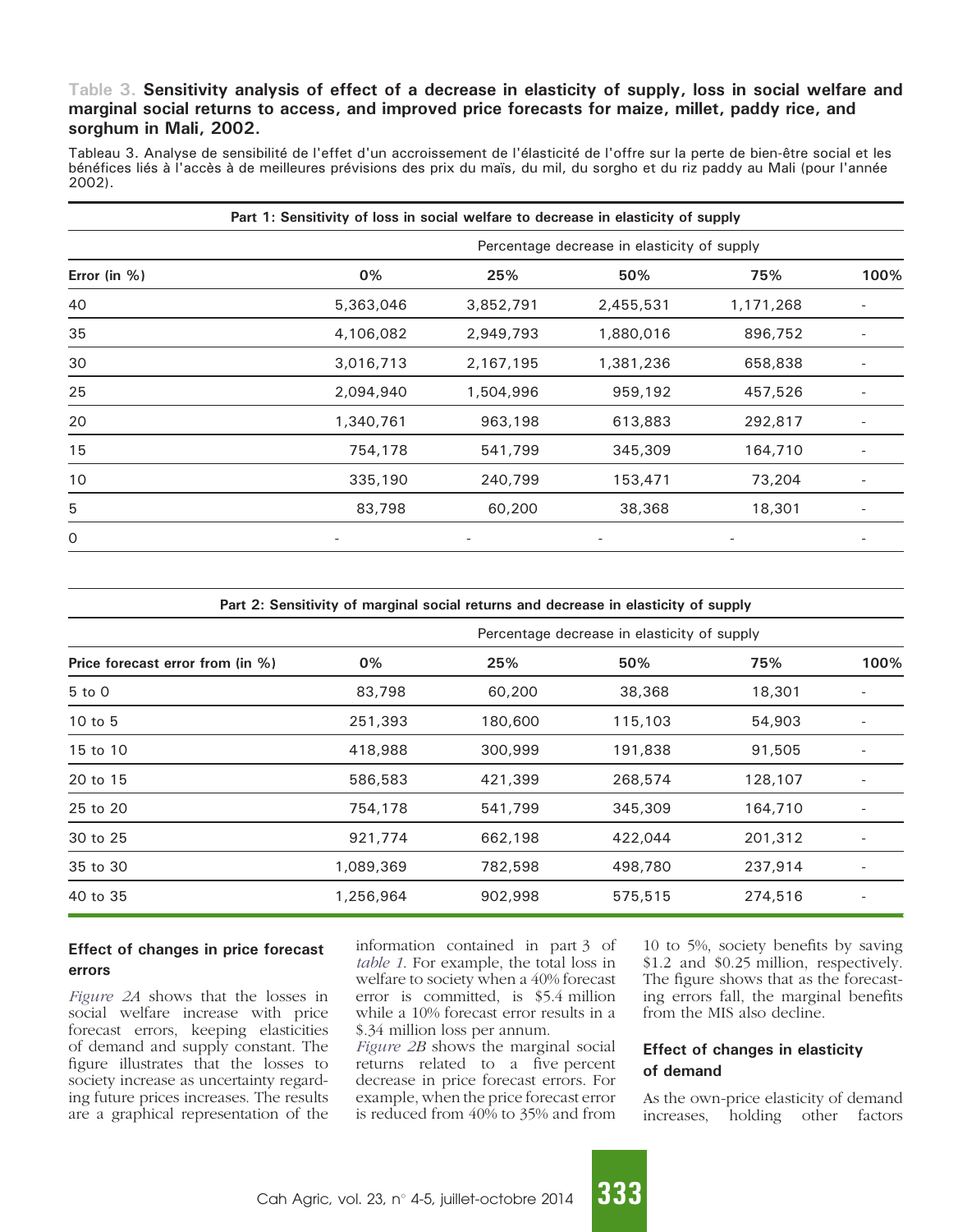<span id="page-9-0"></span>constant, the expected loss in social welfare reduces. [Figure 3](#page-5-0)A and part 1 of [table 2](#page-6-0) show that the total social loss in welfare from access to more accurate information does not respond very much to changes in elasticities of demand, compared to changes in supply elasticities, as will be seen in the next section. For example, if a 40% forecast error is committed, according to the elasticities of demand and supply in [table 1](#page-4-0), part 1, the total loss in welfare from the four commodities is \$5.4 million. When the elasticity of demand is increased by 50%, holding the price forecast error at 40%, the total loss in welfare from the four commodities reduces to \$5.1 million, representing only a 6% reduction in welfare loss. [Figure 3B](#page-5-0) and part 2 of [table 2](#page-6-0) show that at any given price forecast error level change (e.g. from 40 to 35%), benefits from access to better information show less variability due to changes in elasticities of demand.

#### Effect of changes in supply elasticities

[Figure 4](#page-7-0)A and part 1 of [table 3](#page-8-0) show that for any given level of forecast error, as the elasticity of supply falls, the loss of social welfare declines more rapidly than in the case of elasticity of demand in [figure 3](#page-5-0)A. For example, in 2002, if a 40% forecast error is committed, at the base-case elasticities of demand shown in [table 1](#page-4-0), part 1, the loss to society is \$5.4 million for the four cereal crops in 2002. When the elasticities of supply are reduced by 50%, holding price forecast errors at 40%, the loss to society is \$2.5 million for the four cereal crops, representing only a 54% reduction in welfare loss. A comparison between [figure 3A](#page-5-0) and [figure 4A](#page-7-0) shows that variations in the level of elasticity of supply are more likely to affect the payoffs to investing in MIS than variationsinthelevelsof elasticity of demand.

## **Conclusions** and implications of the design of future MIS

In this simple, restricted model, the value of information is estimated as the reduction in net social welfare loss when farmers, traders, and consumers with rational expectations adjust their production and consumption behaviour in response to improved information from the MIS. The benefits from access to improved information can also be viewed as the reduction of the cost of being off the equilibrium price and quantity. The results indicate that there would be more returns if improved market information is targeted to farmers and traders when:

– the level of uncertainty about future market price in the market is high; – the own-price elasticity of demand

for agricultural commodity is low; – the own-price elasticity of supply for the agricultural commodity is high; – the value of farm production of the crop is high.

This article also shows that the payoffs of investing in MIS, which results in reducing price forecast errors within a 10 to 15% range for the four main staple crops (maize, millet, sorghum, and paddy rice), are more than the annual operating costs of the MIS in Mali. Since the elasticities of supply and demand and the value of farm production are likely to be different for the four crops in different regions in Mali, the findings in this study suggest that crop-specific information services and information services that provide region-specific information, targeted based on the above criterion, may have more returns than large centralised and uniformly distributed information services. For example, the supply elasticity is likely to be low in some areas with low resources, such as poor rainfall and lack of capital. This implies subsistence farmers in low-resource areas may not change their producing behaviour, even if provided with relevant market information.

#### Crop-specific MIS and region-specific information:

Conceptually, these results suggest that the MIS needs to produce and diffuse information specific for each crop in each region. Although the analysis in this study was not performed on a regional basis, the results suggest that provision of information services be targeted such that cropspecific information is collected, analysed, and disseminated to areas where the value of agricultural production of the selected crops is high. For instance, if the value of agricultural production is high for rice, and not for millet and sorghum, then it is better that the MIS provides price forecasts and other market information on rice. This would be cost-saving in terms of time and money, and increases the accuracy and timeliness which results in higher benefits to society. Another key consideration here concerns emerging new crops or crops, of which market outlooks are changing. When the MIS is keen to observe changes in supply and demand trends, such as other productions that might be interesting and could replace grains (e.g., groundnuts and cowpeas), then providing such information may result in stronger impact.

The weakness of this simple partial equilibrium model is that it assumes a closed economy and does not account for the stocks. The model also does not account for the impact of MIS on better government policies resulting from the use of MIS information (e.g., monitoring food security and distribution of food assistance in ways that do not distort markets based on information signals from the MIS), which can have important long-run dynamic effects. This article is a first step in quantifying the impact of MIS on the welfare of producers and consumers.  $\blacksquare$ 

#### References

Aker JC, 2008. Does digital divide or provide? The impact of cell phones on grain markets in Niger. Job market paper. Berkeley: University of California.

Aker JC, 2010. Information from Markets Near and Far: Mobile Phones and Agricultural Markets in Niger. American Economic Journal: Applied Economics 2 : 46-59.

Aker JC, Mbiti IM, 2010. Mobile Phones and Economic Development in Africa. Journal of Economic Perspectives 24 : 207-32.

Camara OM, 2004. The impact of seasonal changes in real incomes and relative prices on households' consumption patterns in Bamako, Mali. PhD Dissertation, Michigan State University, East Lansing. [http://fsg.afre.msu.edu/mali\\_pasidma/](http://fsg.afre.msu.edu/mali_pasidma/Oumou_Camara_Diss%242520final%242520submitted.pdf) [Oumou\\_Camara\\_Diss%20final%20submitted.pdf](http://fsg.afre.msu.edu/mali_pasidma/Oumou_Camara_Diss%242520final%242520submitted.pdf)

CIRAD, UMR MOISA, 2010. Agricultural market information systems in Africa: renewal and impact. Summary of the workshop, 29-31 March 2010. Montpellier (France): Cirad. [www.sim2g.org/work](http://www.sim2g.org/workshops/montpellier_workshop/workshop_report)[shops/montpellier\\_workshop/workshop\\_report](http://www.sim2g.org/workshops/montpellier_workshop/workshop_report)

Dembélé NN, Staatz JM, Weber MT, 2003. Impact of the Malian cereals market reform program on farmers. East Lansing: Michigan State University, Department of Agricultural Economics.

Dembélé NN, Staatz JM, 1999.The impact of market reform on agricultural transformation in